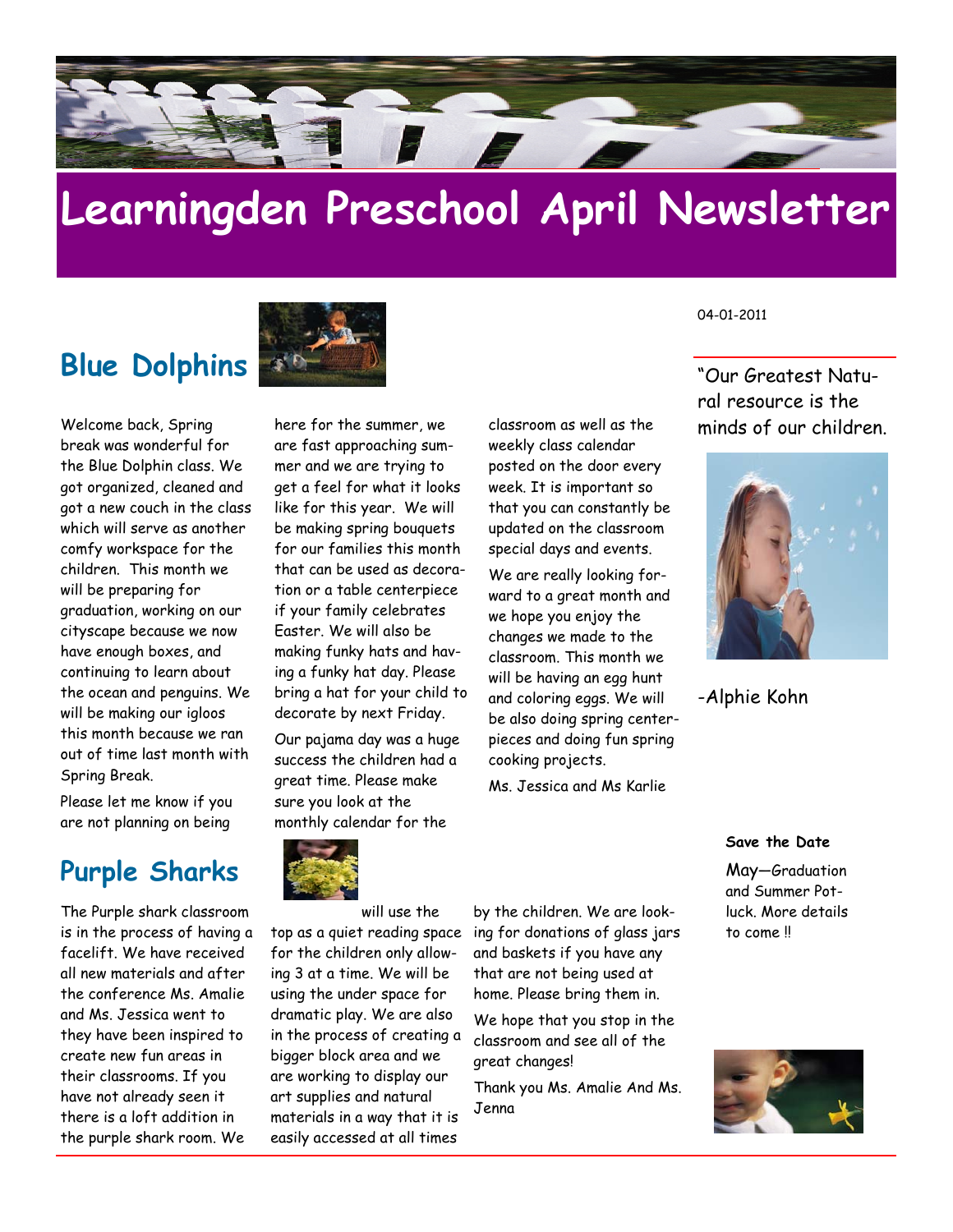### **Rainbow Fish**

This month will be filled with spring time fun. We will be decorating eggs, doing spring colored collage and paining activities, as well as doing some fun crafts to go home this month. Our beading project in the classroom is really coming along, the kids are so proud and we are excited to see how it evolves. The children have also really enjoyed our water color station. We are going to need parents help this month if you can. We are looking for egg shells for a project, so if you make eggs remember us and bring the shells.

As you know we have explored in the

past the best way for the children to nap in the afternoon. We have decided to have the toddlers and rainbow fish nap together in the rainbow fish room it is darker and easier to change diapers and help them transition from nap to outside.

In the coming weeks we might make small modifications to this but so

far it is working great. Please do not forget to take your children's nap



**Egg decorating and egg hunt later this month!!** 

stuff home to wash on the weekends. It is really important that your children nap on clean fresh items.

We look forward to doing projects for spring this month. We will be decorating eggs, doing activities with the egg shells, and having a spring celebration with a visit from a bunny and an egg hunt.

Thanks, Ms. June and Ms Mali

### **Green Turtles**

We are really excited about Ms. Jennifer transitioning into the role of Lead Toddler Facilitator. She is doing great so far and we hope that you enjoy all of the changes that Jennifer and Brandi have made to create a truly special environment for your children.

This month we will be decorating eggs, doing a spring centerpiece and making other spring related projects we might even make some yummy springtime treats for us to enjoy. Please let us know if you have any questions or if there is anything we can do for you. Please remember to get your daily sheets everyday and please remember that you are always welcome to attend special events even when it is a day that is not normally a

day your child comes. We will be having our annual spring celebration Friday the 22nd lunch and egg hunt and a special bunny visit will be provided.

Ms. Jennifer and

**It is better to bind children to you by a feeling of respect and gentleness , then by fear.** 

**-Terrance** 

### **Our New Atelierista**

Ms. Jenna who has been with our program for awhile has recently switched positions to become our new Atelierista. Her job will be to work with all of your children in small groups outside in our Art Studio. She will take groups of 4 children and work on specialized art projects. Her role is to support the use of materials and media as languages for expression and learning by the children. our outdoor atelier, like the classroom

also supports the process of documentation, of making the learning and relationships, of the children, facilitators, and parents visible.

Ms. Jenna has a background in fine art and music and is thrilled to put her talents and enthusiasm for facilitating, and learning from all of your children to take on this new role at our school. Ms. Jenna will be onsite Monday, Wed and Friday and the children will have the

opportunity to come and work in the art studio when she is there. Look for pictures and documentation soon.

-Ms. Jenna